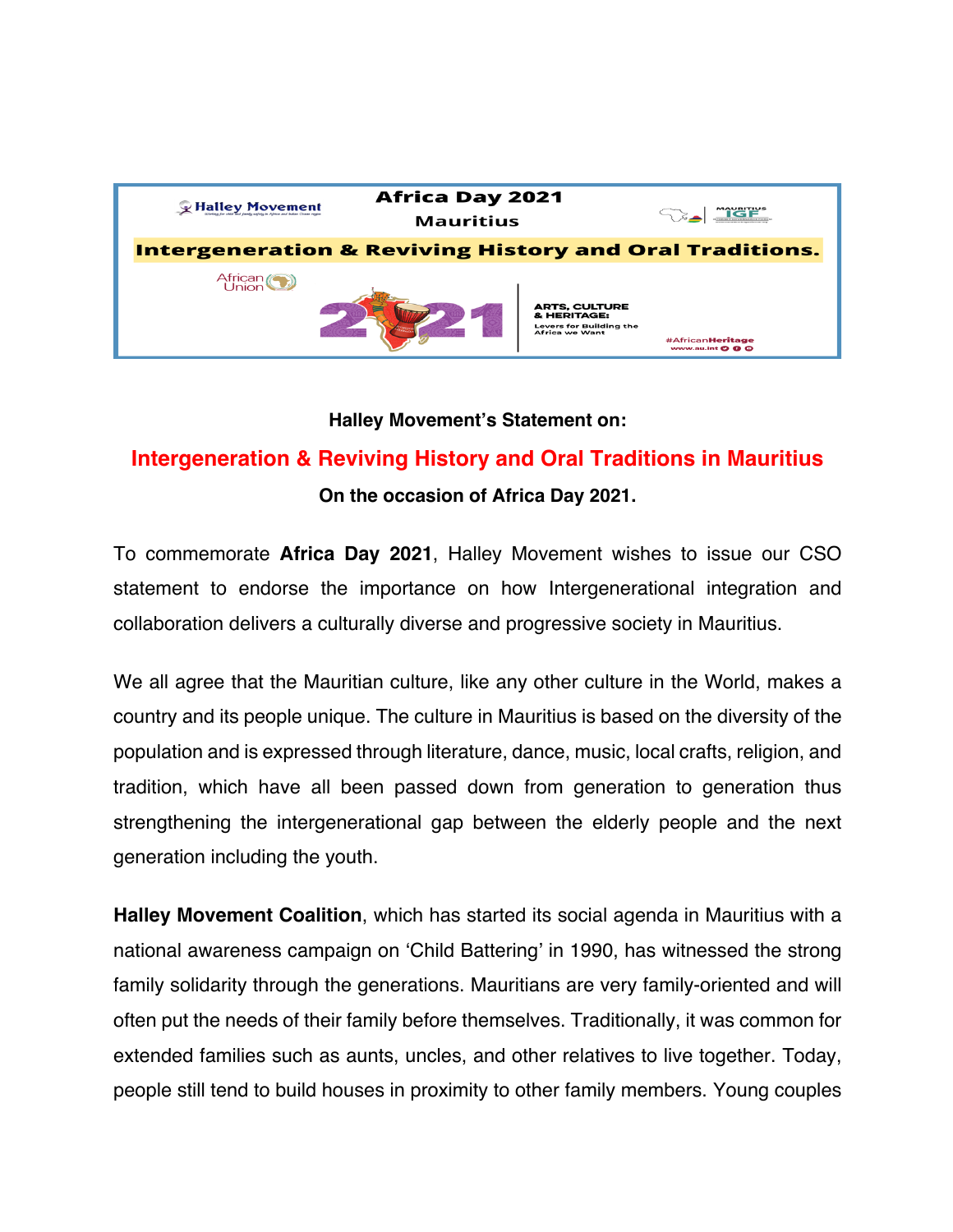still continue to live in an extension of their husband's parents' house until they are financially independent.

Other than that, music plays a big part in Mauritian culture and the most listened to style is **Sega**. Sega is a musical expression of the way of life in Mauritius. Originally Sega used to express the pain and sensuality of African slaves torn from their land as well as teach important lessons to the people in the community especially the young. This style of music, which has been underlined many times, still carries on and it is now a festive tropical dance, where women wear large, coloured skirts and men a baggy shirt and wide pants. Traditionally, it is accompanied by a cylindrical drum, the 'ravanne', a triangle and a box filled with seeds. Nowadays, it is played with modern instruments such as bass, guitar, or drums. The music has been passed on from generation to generation and is appreciated by all members of the community regardless of age.

We all agree that access to culture & heritage has several benefits, such as improving our wellbeing, providing human education, and contributing to the local identity of the Mauritian people. This also helps people with a deeper understanding of their roots and where they came from as traditions such as respect for the family is emphasised as early as in childhood. Children are brought up to demonstrate respect for their parents and grandparents. Parents and grandparents have a lot of influence throughout the child's life. For example, important life decisions, particularly marriage choices, require consultation with one's parents. This respect continues throughout the life cycle, whereby children are expected to take care of their ageing parent.

**Halley Movement Coalition** has been instrumental in advancing this agenda of intergenerational integration by ensuring that traditions, culture and arts have been incorporated in this generation and generations to come. An example of a platform provided by Halley Movement is the **BETA program** which started in 1992, which provides a second chance for the "Out of School Youths" to learn to read and write